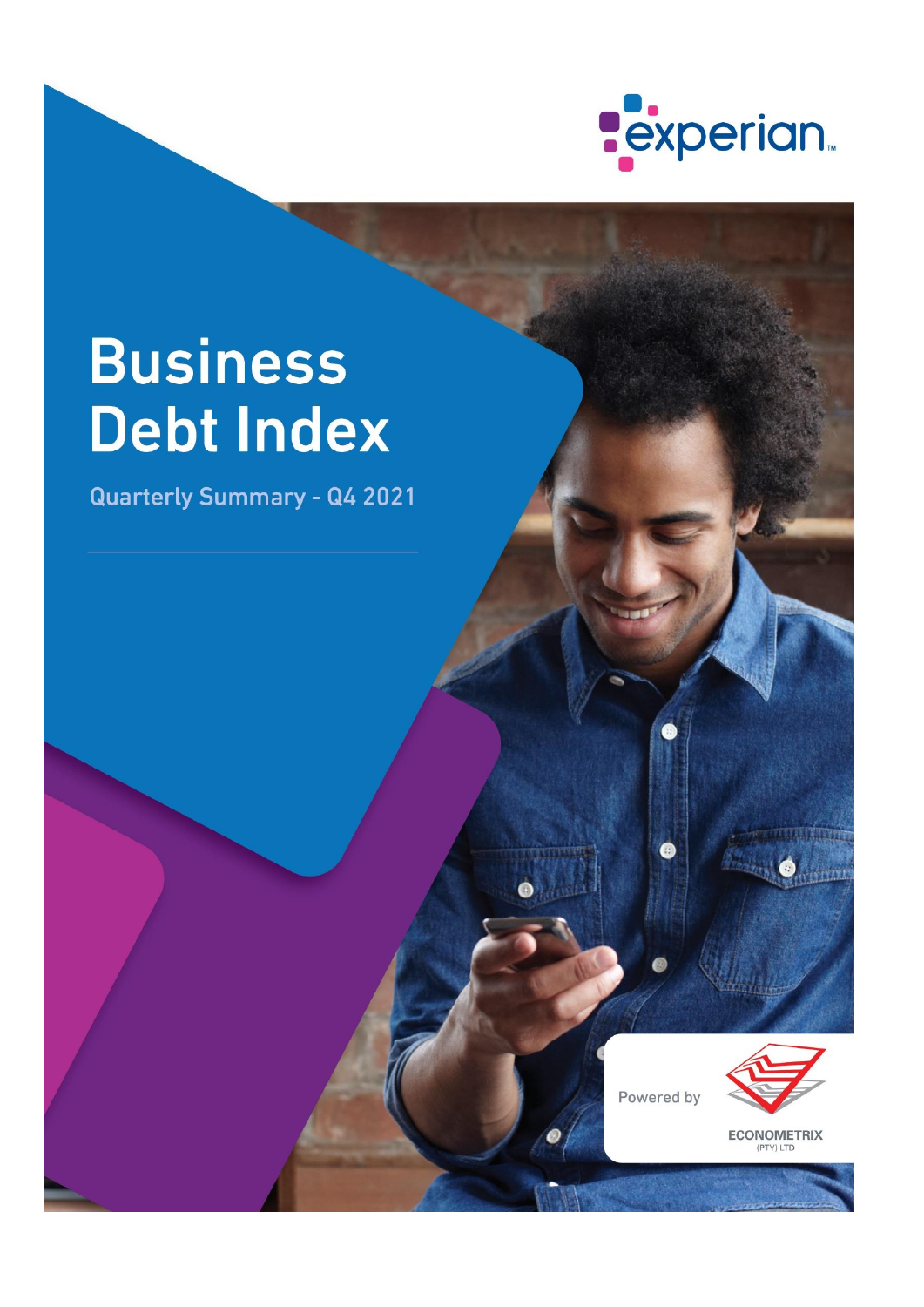# **EXPERIAN BUSINESS DEBT INDEX (BDI) RESULTS FOR Q4 2021**

*Improvement in Q4 BDI in line with the recovery in q/q economic growth*

The Experian Business Debt Index (BDI) unexpectedly rose in Q4 2021, to a reading of 0.966, from 0.863 in Q3 and 3.534 in Q2. The latter two figures were themselves revised upwards from 0.808 and 3.476 respectively.



| Index                                     |          |          |       |       |       |
|-------------------------------------------|----------|----------|-------|-------|-------|
| $>0$ = Improving business conditions      | $-0.720$ | $-0.694$ | 3.534 | 0.863 | 0.966 |
| $<$ 0 = Deteriorating business conditions |          |          |       |       |       |

\* Revised

#### **Experian Business Debt Risk Index**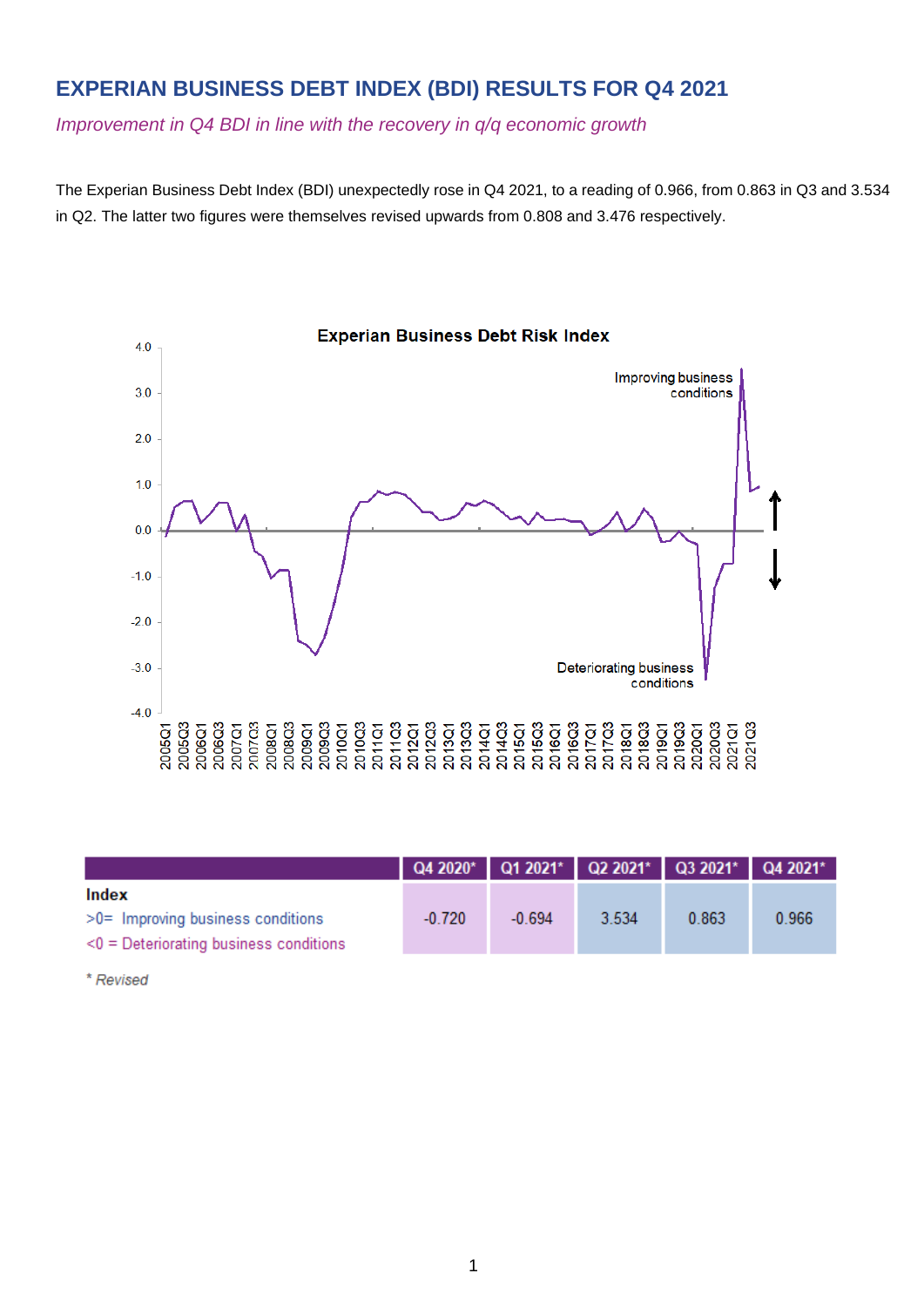#### Business debt metrics in Q4 2021

One had expected the BDI to decline slightly in Q4 on account of the lagged effects of the looting spree and social unrest experienced in Q3 (July specifically) on the financial position of companies.

Instead, based on the Experian outstanding debtors' days figures, there was an unexpectedly modest improvement rather than deterioration in Q4.

Even though the repo rate was increased by 0.25% in November, representing the first such interest rate increase in seven years, the fact was that the prime overdraft rate was still 2.75% lower than it had been prior to the onset of the COVID-19 pandemic.

As such, businesses and consumers continued to benefit from sharply lower debt servicing costs. In addition, consumers' savings had benefited for two years from them working from home rather than spending money travelling to the office. Increased savings had also been accumulated over the preceding 18 months by consumers as a result of a reluctance to spend on restaurants and leisure activities and going on holiday for fear of contracting the COVID-19 virus.

From a business perspective, insurance payouts by SASRIA to compensate them for damage inflicted on them in the social unrest and looting in July 2021 had amounted to R17.1bn by mid-February 2022, and the intention is for SASRIA to have issued R27bn in compensation by the end of March. Together with the R5bn relief issued to small businesses as well as the compensation paid to employees of such businesses through the Temporary Employee Relief Scheme, it would appear that businesses received significant assistance to help them cope financially with the ravages of both the COVID-19 lockdown and the July looting episode.

In the event, the average number of outstanding debtors' days decreased to 51.1 in Q4, from 53.1 in Q3 and a peak of 64.5 in Q2 2020. The 51.1 average for outstanding debtors' days in Q4 2021 was, in fact, the lowest such figure since Q1 2018.

South Africa - Average debtors' days



It would appear that the better-than-expected outcome for the Experian outstanding debtors' days figures in Q4, played an important role in the BDI coming in stronger than expected in Q4.

More specifically in the measurement methodology of the BDI was the fact that **30 to 60 days ratio**<sup>1</sup> , declined quite sharply to 24.6% in Q4, from 28.0% in Q3.



Even in the case of the **60 to 90 ratio**<sup>2</sup> , there was only a marginal increase from 9.2% in Q3, to 9.4% in Q4.



<sup>1</sup> *The ratio of outstanding debt owed of 30 to 60 days relative to that owed of less than 30 days lagged by one month*

<sup>2</sup> *Outstanding debt owed of 60 to 90 days relative to debt owed of less than 30 days lagged by two months*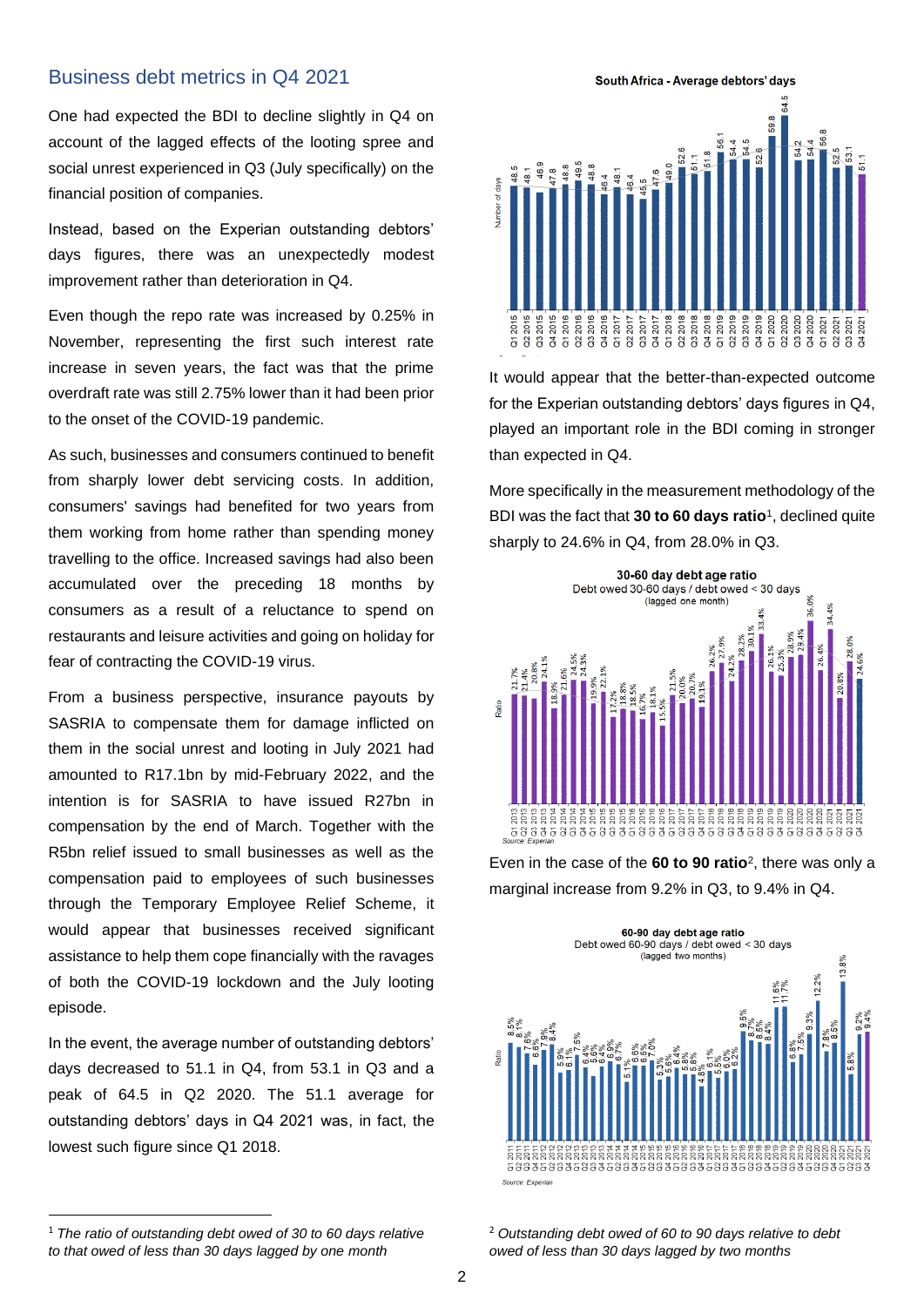#### BDI by company size

Specifically, in the case of small businesses, there was a fairly dramatic decline in outstanding debtors' days, from 71.1 in Q3 to 61.4 in Q4. As a result, the SME stress ratio, which divides the number of outstanding longer-term debts by the number of shorter-term debts outstanding, plummeted from 33.7% in Q3 to 22.3% in Q4, the lowest level in five quarters.



#### Macroeconomic factors influencing Q4 2021

Nonetheless, macroeconomic factors also contributed to a relatively positive outcome. This was notwithstanding the fact that the domestic GDP growth rate on a y/y basis declined in Q4, to 1.8%, from 3.2% in Q3. The decline in the y/y growth rate was, however, to be expected, being largely statistical in nature. GDP had grown strongly in Q4 2020 in the wake of the lifting of lockdown restrictions that had been imposed earlier in the year to fight COVID-19.

SA GDP growth Real, y/y rate (%) 9.6  $\frac{2}{3}$   $\frac{2}{9}$ 2 4 5 6 6 7 8 9 7 8 7 27  $-0.2$ Source: South African Reserve Ban

Consequently, on a comparative basis, one was comparing against a very strong base for a year earlier

even though on a q/q basis, GDP growth actually improved quite significantly in Q4 2021 compared with Q3 2021 (to a positive 1.2% from a negative -1.7% respectively), reflecting some recovery from the damaging effects of the looting spree in July last year.

The fact is that the relative improvement in recovery from the looting in the latter part of 2021 was not as great in magnitude as that which emanated from an economy recovering over the same period of 2020 from a situation where virtually half the economy had been put out of action by hard lockdown earlier in the year.

Q4 2021 was also impacted somewhat negatively by the renewed onset of load-shedding, as well as by concerns relating to the onset of the Omicron variant of COVID-19 in early November. Fortunately, in respect of the spread of the new variant, the impact did not turn out to be as severe as one might have feared. Consequently, there was no need for the government to reimpose severe lockdown restrictions over the Christmas holiday season, as had been the case a year earlier.

The important fact is that notwithstanding the decline in y/y domestic growth in Q4, the other components of the macroeconomic data making up the BDI tended to play a positive role in supporting the index.

Global growth in Q4 did not slow as much as one might have anticipated in the wake of the termination of relief measures in the US and elsewhere. The benefits of those relief measures continue to manifest themselves with the lag. The US economic growth rate, in fact, accelerated to 5.6% y/y in Q4, from 4.9% in Q3.



Concerns about higher US interest rates and a tapering off of quantitative easing were in evidence more in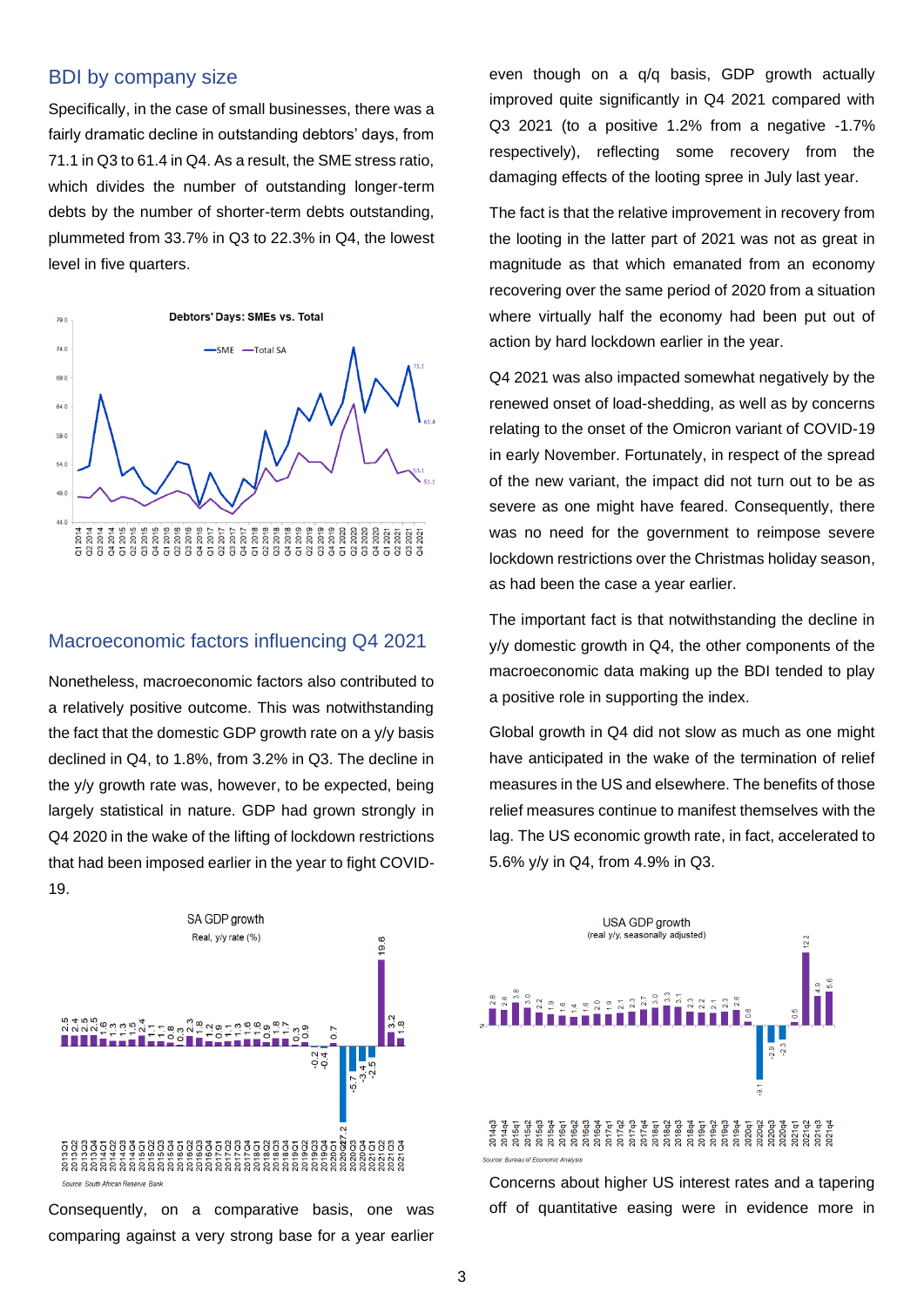contemplating their future rather than in terms of their immediate impact.

From a macroeconomic perspective, the BDI also benefited from an increase in the difference between the PPI and CPI inflation rates. Both increased significantly over the course of the quarter, but the former rose more sharply, interpreted as a proxy for expanding profit margins.



Source: StatsS

In addition, interest rate movements domestically also had a positive role to play in boosting the BDI. Longerterm interest rates domestically rose relative to shortterm interest rates, traditionally interpreted as a harbinger for an improvement in growth prospects for the local economy. There was a small increase in the differential between short-term interest rates in South Africa and those in the US, which is a proxy for international borrowing costs. Fortunately, its impact was not material.

Nonetheless, on reflection, it was the positive impact of the relative improvement in the financial position of consumers and businesses, which had been underestimated three months ago which played an important role in enabling the BDI to rise slightly in Q4 when a decline had been anticipated. This relative improvement was reflected subsequently also in the continuing strong overrun of growth in government revenue and healthy trade surplus arising out of commodity prices remaining relatively high in the wake of the improvement in global economic growth.

Finally, there was a very strong surge in agricultural output, specifically in Q4, following excellent rainfall in the summer crop-growing regions.

#### BDI by sector

Indeed, from a sectoral comparative perspective, the agricultural sector stands out as having recorded the best improvement in business debt conditions in Q4. There was also a solid improvement in debt conditions in the finance, insurance and real estate sector, presumably linked to the rollout of insurance payments by SASRIA.



The recovery in the financial position of consumers in Q4 was also reflected in a significant improvement in business debt conditions of the wholesale and retail trade sector.

However, there were also sectors that recorded a substantial relative deterioration in their business debt conditions. These included electricity and mining, largely one suspect because of the renewed onset of load shedding in Q4, which had been relatively absent in the previous quarter.



Nowhere was the deterioration in business debt conditions more severe, however, than in the construction sector. Yet again, this illustrated the manner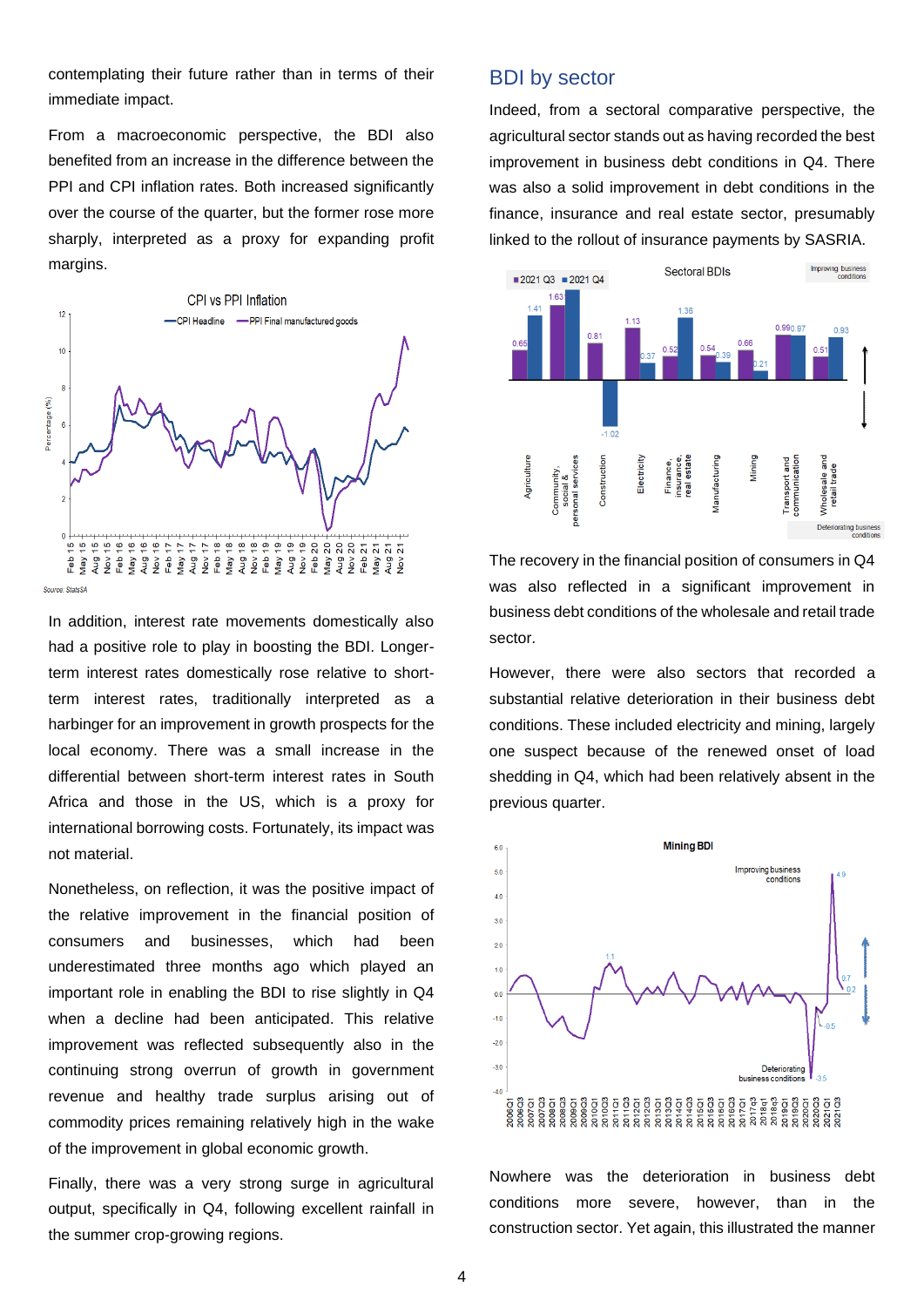in which the absence of progress made in implementing infrastructural investment projects is impeding the delivery of services in the country.

The lag between growth in fixed capital formation on the one hand and more robust consumer spending, on the other hand, is likely to continue acting as a significant constraint on the economy's ability to grow more rapidly in the longer term.

#### **Outlook**

Unfortunately, many of the factors contributing towards the improvement in the BDI are likely to unravel somewhat in forthcoming quarters. This is mainly attributable to global factors.

The phasing out of COVID-19 relief measures in the world's advanced economies stands to weigh down on economic growth prospects.

In particular, a surge in global inflation arising out of a variety of supply shortages due to insufficient investment in new sources of supply, but also due to disruptions in logistics caused by COVID-19, is compelling leading central banks to contemplate tightening monetary policy reasonably aggressively.

The bond-buying programmes introduced by global central banks two years ago to add liquidity to the world economy as a relief measure is being phased out. This is also causing ructions on global financial markets, which have depended upon the abundance of liquidity over this period to thrive.

The prospect of higher interest rates around the world is no longer conducive to expectations of improved economic conditions. Rising long-term interest rates also pose a threat to governments' ability to introduce further fiscal stimulus to counteract economic slowdown because debt servicing costs are set to rise substantially given the high levels of public debt prevailing.

In light of the negative outlook for the world economy, it is not surprising to see that the BDI forecast for Q1 2022 sees the index falling back somewhat. The potential negative impact of load shedding on the domestic economy also needs to be taken into account.

Most recently, of course, is a new and potentially potent threat to the sustainability of solid economic growth from the Russian invasion of Ukraine.

Sanctions imposed by the West on Russia for its actions, has already contributed towards fears of insufficient supplies of commodities and a resultant sudden surge in commodity prices, especially in the price of oil.

Short-term inflationary pressures are therefore likely to be exacerbated and will contribute towards an erosion of disposable income of consumers around the world.

Such pressures could also be heightened further by the renewed surge of COVID-19 infections in China which has imposed new lockdown restrictions in many cities. Supply-side shortages potentially could worsen as a consequence, resulting in higher inflation remaining more entrenched globally than previously anticipated.

South Africa is fortunate in the short term in benefiting from the rise in the prices of many of the commodities that it produces in competition with Russian supplies.

The mining, agricultural and related sectors, therefore, stand to profit from a continuation of the improvement in revenues seen over the past 18 months.

These developments may support the BDI to remain in positive territory for a number of forthcoming quarters. However, one is concerned that in the longer term, we could see the BDI falling back into negative territory in line with the marked slowdown in global economic conditions as the full effects of the latest geopolitical tensions play out on the world economic stage.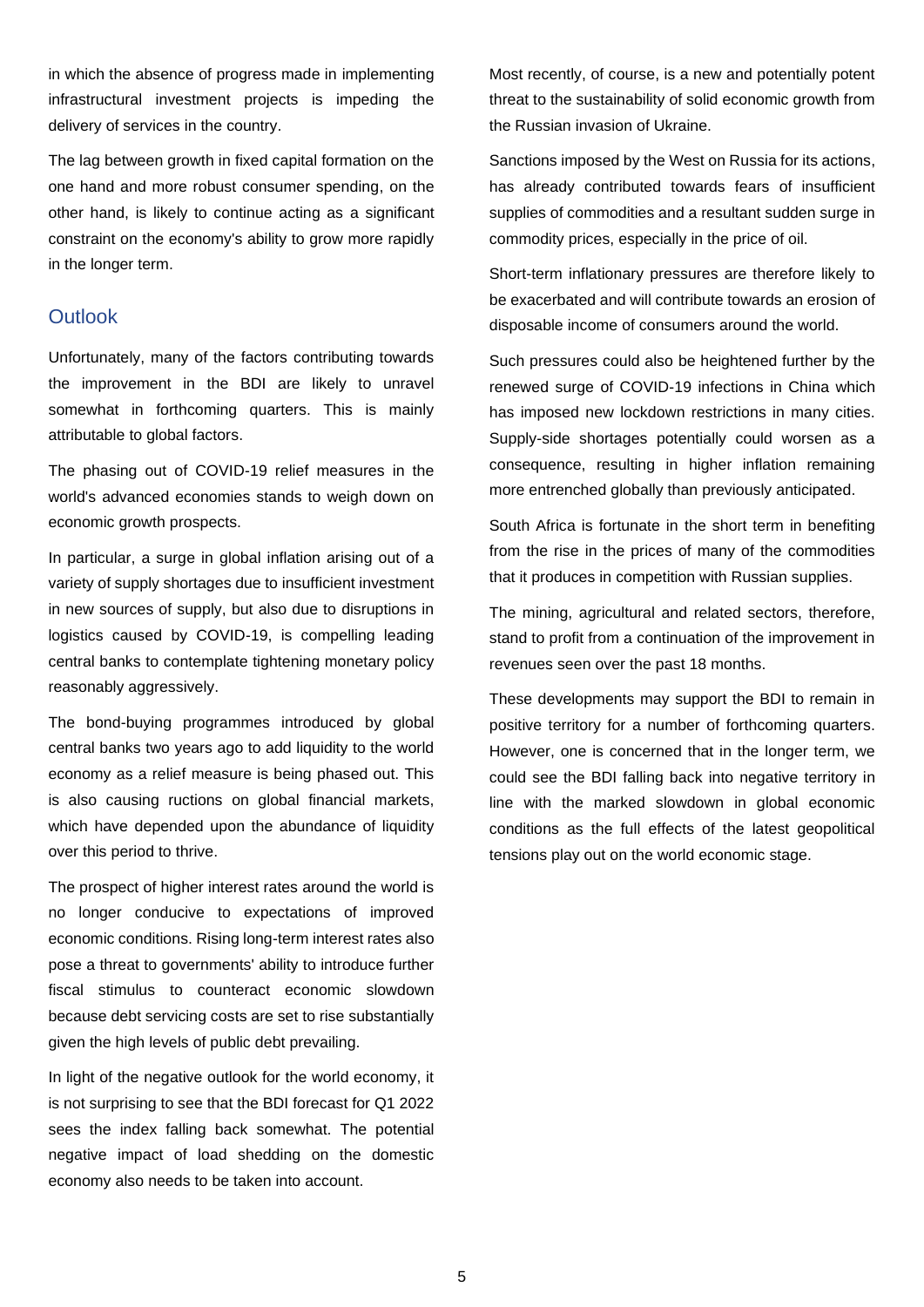# Explanatory notes regarding the Experian Business Debt Index

#### What is the Experian Business Debt Index?

The Experian Business Debt Index (BDI) is an indicator of the overall health of businesses, as well as the South African economy. It measures the relative ability for business to pay its outstanding suppliers/creditors (i.e. amounts owed to other businesses) on time and tracks macro-economic indicators that can impact on the ability of companies to pay their creditors.

A number of debtors and macro-economic variables are combined into a single indicator of business debt stress.

In other words, the BDI is a reflection of the overall health of businesses and the position of debt settlement between businesses in the economy.

#### How to interpret the index

The Experian BDI, as an indicator of the overall health of businesses, measures the relative ability of businesses to pay their outstanding creditors on time. It also incorporates trends in macroeconomic indicators, insofar as these impact on the ability of companies to pay their creditors. The index is constructed around a mean value of zero.

#### **Values above zero indicate less business debt stress and values below zero indicate business debt stress.**

Given the underlying data of the index, relative higher levels of debt indicate a weakening in the ability to pay outstanding creditors. Higher interest rates result in higher borrowing costs and an increase in business stress. Relatively higher production costs vs consumer costs decrease operating margins of business, while higher domestic and international growth could result in a better trading environment for businesses.

#### Measured by using principle components

The Experian Business Debt Index (BDI) is constructed using principal components analysis. This is similar to the St. Louis Fed's Financial Stress Index (STLFSI) and the Kansas City Fed's FSI (KCFSI) in the USA. The principal components analysis is a statistical method that is used to extract factors responsible for the co-movement of a group of variables. As such, it is assumed that business stress is the primary factor influencing the co-movement and by extracting the principal components, it is possible to build an index with a useful economic interpretation.

#### Variables included

The Experian Business Debt Index is made up of Experian business debtors' data and public domain data. Variables include the following:

- $30 60$  debtor days' ratio (debt compared to initial amount invoiced 30 days ago);
- $60 90$  debtor days' ratio (debt compared to initial amount invoiced 60 days ago);
- South Africa consumer inflation and producer inflation spread;
- Interest rate spread (Repo vs US Federal Fund rates):
- Interest rate spread (R157 vs Repo);
- Real SA GDP (year-on-year percentage change);
- Real US GDP (year-on-year percentage change).

No provision is made for any leads or lags in any of the variables.

#### Methodology used to construct the index

The index is constructed by first demeaning the individual indices - subtracting the index value from the index average and dividing it by the sample standard deviation (SD). The indices can now be expressed in the same units. Next, the method of principal components is used to calculate the coefficients of the variables in the EBSI. These coefficients are scaled so that the standard deviation of the index is 1. Lastly, each of the indices is multiplied by its respective adjusted coefficient.

When the index is updated quarterly, the values of the Experian Business Debt Index can change. This can occur either through a change in the coefficients (an updated re-estimation) or because of a change in the actual values of the variables in the sample. Because the data are demeaned and standardised, the value of the original sample will change as the sample mean and sample standard deviation of the underlying variables change.